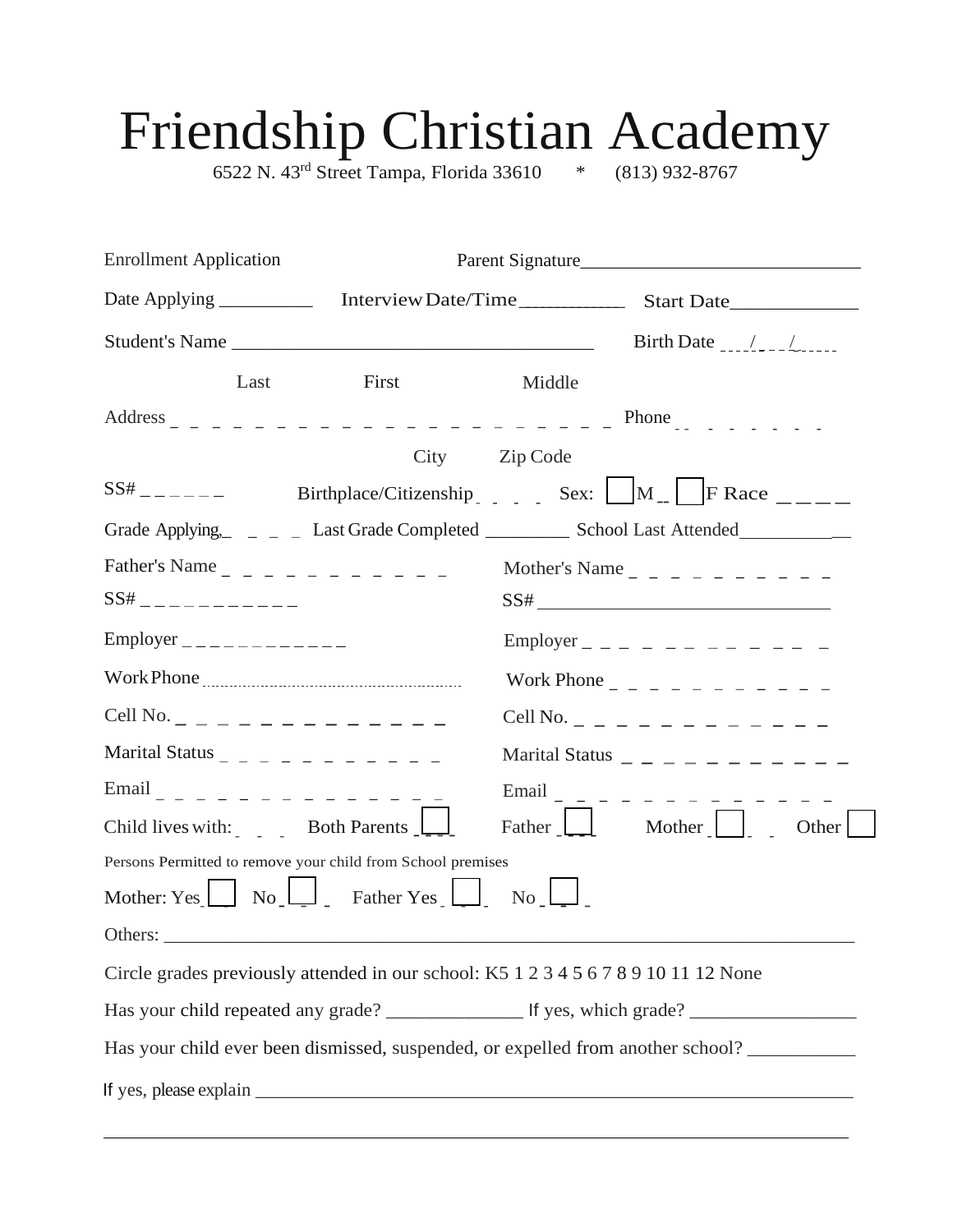#### **EMERGENCY TREATMENT RELEASE FORM**

(Fill out one per student, annually)

To Whom it May Concern;

*As* a parent and/or guardian, I do herewith authorize the treatment by a qualified and licensed medical doctor of the following minor, in the event of a medical emergency which in the opinion of the attending physician, may endanger his/her life, cause disfigurement, physical impairment, or undue discomfort, if delayed. This authority is granted only after a reasonable effort has been made to reach me. Necessary first aid may be given at school.

| Relationship: Son Daughter                                                              |                                                                                                                        |  |  |  |  |
|-----------------------------------------------------------------------------------------|------------------------------------------------------------------------------------------------------------------------|--|--|--|--|
| treatment under emergency circumstances in my absence.                                  | This release form is completed and signed of my own free will with the sole purpose of authorizing medical             |  |  |  |  |
|                                                                                         |                                                                                                                        |  |  |  |  |
|                                                                                         |                                                                                                                        |  |  |  |  |
|                                                                                         |                                                                                                                        |  |  |  |  |
|                                                                                         |                                                                                                                        |  |  |  |  |
| PLEASE NOTIFY THE OFFICE IMMEDIATELY ANY CHANGES TO INFORMATION                         |                                                                                                                        |  |  |  |  |
| <b>MEDICAL HISTORY</b>                                                                  |                                                                                                                        |  |  |  |  |
| <b>Chronic/Recurring Illnesses:</b>                                                     | <b>Allergies:</b>                                                                                                      |  |  |  |  |
| Ear Infection<br><b>Heart Disease</b>                                                   | Hay Fever                                                                                                              |  |  |  |  |
| Insect Bites<br>Convulsions                                                             | Epilepsy                                                                                                               |  |  |  |  |
| Poison Ivy<br>Poison Oak                                                                | Diabetes                                                                                                               |  |  |  |  |
| Asthma                                                                                  | Food Food<br>Other                                                                                                     |  |  |  |  |
|                                                                                         | Physician's Name                                                                                                       |  |  |  |  |
|                                                                                         |                                                                                                                        |  |  |  |  |
| Other local contact in case of emergency and parents cannot be reached: List two please |                                                                                                                        |  |  |  |  |
|                                                                                         |                                                                                                                        |  |  |  |  |
| Relationship_                                                                           | Relationship                                                                                                           |  |  |  |  |
|                                                                                         | Cell Phone $(\_\_)$ $\_\_$                                                                                             |  |  |  |  |
|                                                                                         | ** Please note** The school cannot administer any medication to your child without the following:                      |  |  |  |  |
| 1. Medication must be your own<br>permanent ink.                                        | 2. Medication must be in the original container with child's name (and prescription, if prescribed) clearly visible in |  |  |  |  |

3. Prescription medication or over the counter medication can not be administered without written permission from the parent/guardian.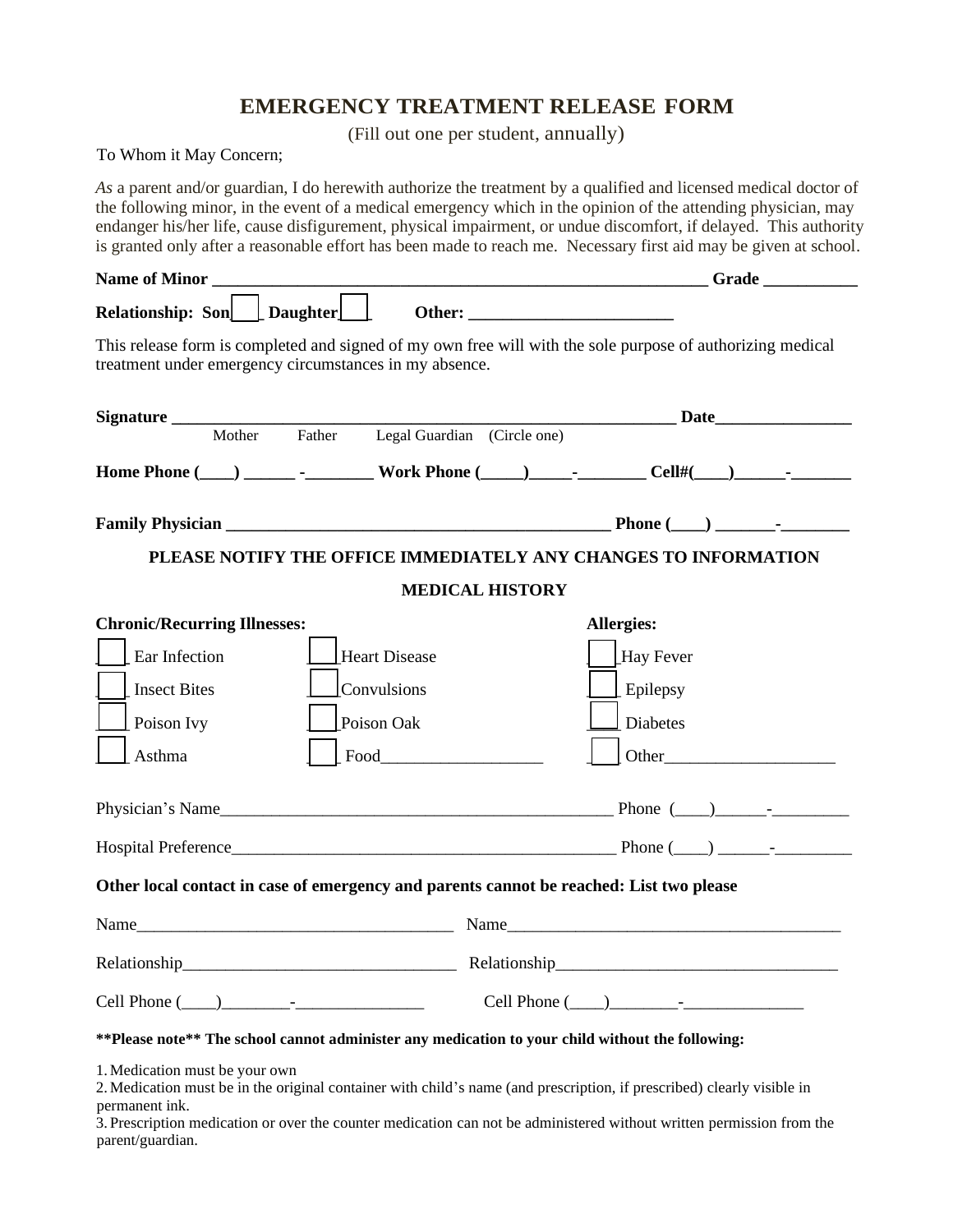## FRIENDSHIP CHRISTIAN ACADEMY

6522 N 43 rd Street Tampa, FL33610

### Student Records Request

School

Student's Name

- A. All subjects and grades for the current school year plus withdrawal grades, final grades for previous school years, along with an explanation of your grading system,
- B. Standardized test records and scores.
- C. Immunization and Healthrecords.
- D. Psychological/ Physiological reports.
- E. Any other data pertinent to understanding the student's individual needs.

Your cooperation is greatly appreciated.

Sincerely,

Date: <u>\_\_\_\_\_\_\_\_\_\_\_\_\_\_\_</u>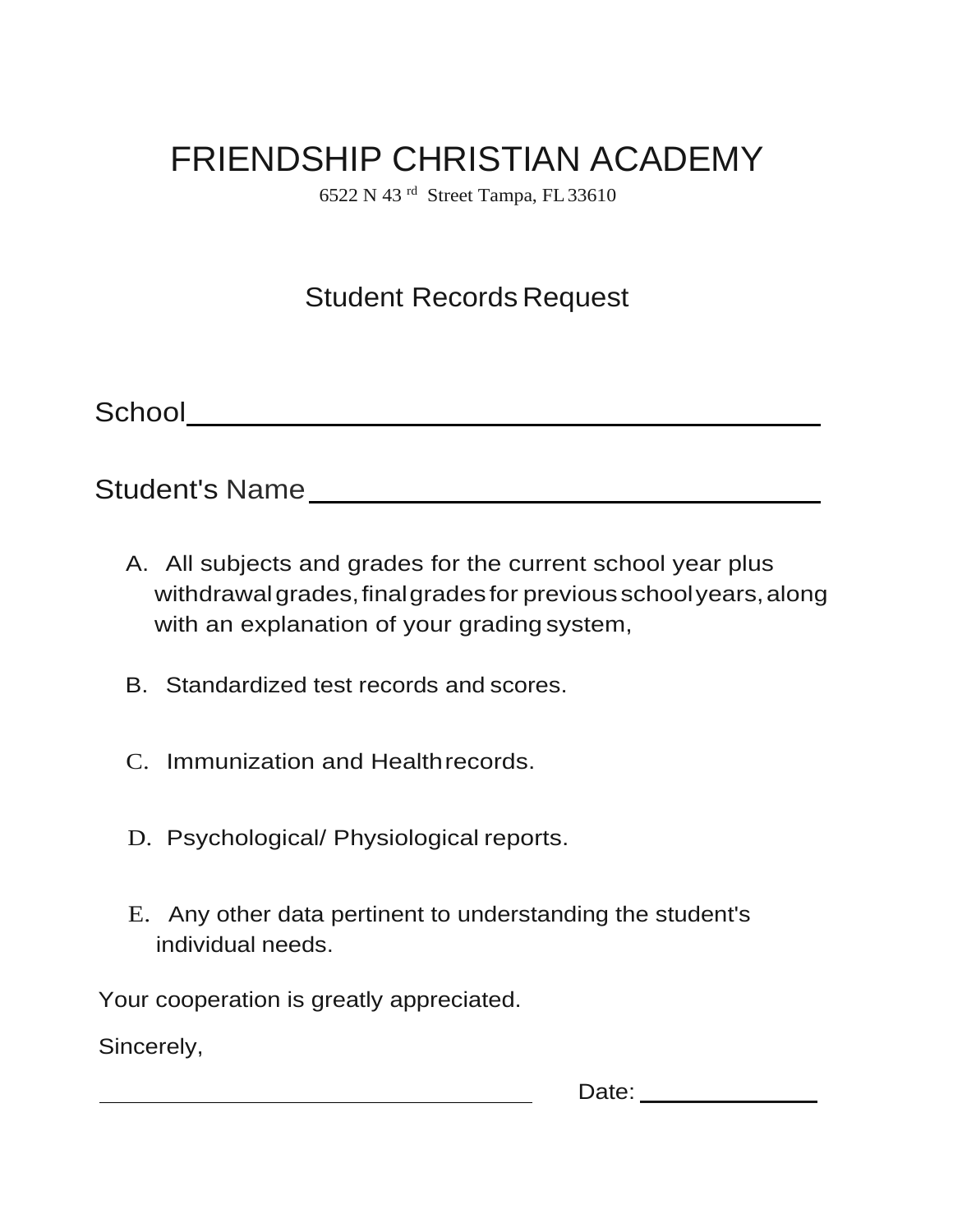#### **Friendship Christian Academy**

#### **Student Image Release Form**

We hereby give consent to authorize the use and reproduction by FCA, Inc. ("Friendship Christian Academy, Inc"), without prior review of the final product or additional consideration, of photographs, films, videotapes, and other facsimiles ("Images") of the student taken during academic and extracurricular activities, in FCA'S brochures, newspapers, magazines, slide presentations, films, videotapes, and other publications concerning and or promoting FCA. This is a binding form even ifstudent is no longer at FCA.

I understand that this form does not apply, and FCA has no ability to restrict the use of Images, where an Image is obtained at an event open to the public and the Image is placed on a medium that is not sponsored by Baker School (for example a photograph taken by a journalist and published in the local newspaper).

Teacher Student*- - - - - - - - - - - - - - - - - - - - - - - - - - - - - - - - - - - - - - - - - -* YES: I consent NO: I DO NOT consent

> DATE SIGNATURE OF PARENT/GUARDIAN **Please return all forms into the school office.**